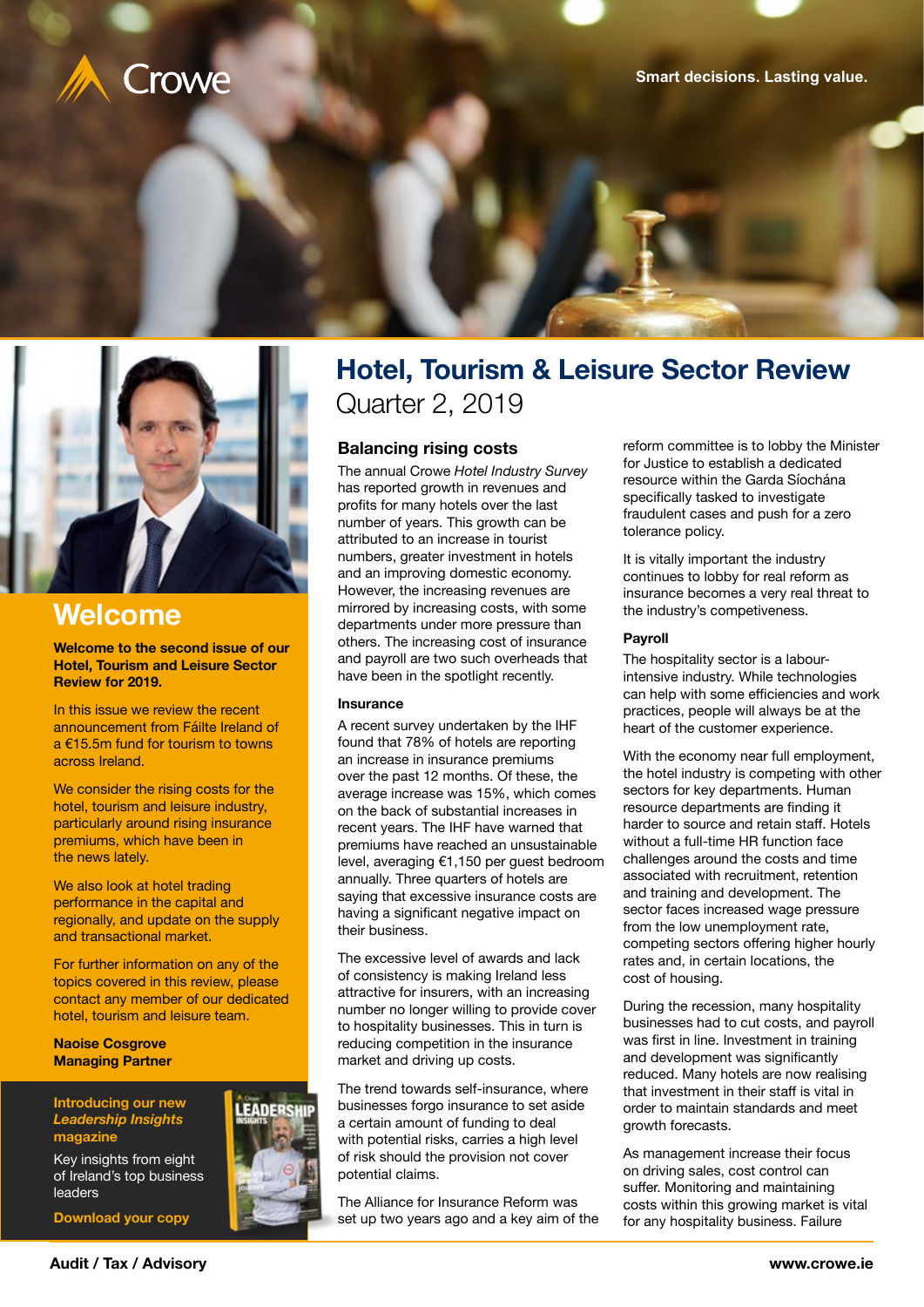

to understand the underlying cost components within any department can result in lower profit conversions.

Crowe can help you understand your business, your revenue components and their associated costs. We can forensically examine all aspects of the business and offer recommendations based on our experience to ultimately streamline operating expenses and improve cash flow.

## **Tourism trends**

#### **Overseas**

International demand continues to grow, with CSO data showing the number of overseas visits to Ireland in the first three months of the year increasing 5.5% to over 2.02m visitors, when compared with the same period in 2018. The greatest increase was from the US and Canada, up 10.7% over the quarter. The continued strength in international demand bodes well for Ireland, particularly as this period is part of the off-peak season.

Other Europe visitors are up 7.6% for the first quarter of the year. It is interesting to note that visitors from Great Britain increased 1.4% while Other Areas increased 6.9% in the first quarter compared to growth of 1.5% over the same period in 2018. This growth is most likely due to improved access to Ireland.



#### **Increase of Trips**

#### Source: CSO

## **Fáilte Ireland**

Fáilte Ireland has announced a €15.5m fund to boost tourism to towns across Ireland. The aim of the fund is to boost the attractiveness and tourism tourism appeal of regional towns and a total of 62 towns across the country will benefit from the fund.

Through the scheme, every local authority in the country will be able to bid for funding of between €250k and €500k to develop up to two towns in their area that have the potential to become a 'destination town' for tourists.

The new scheme will provide funding to councils to enhance public spaces in the town such as squares, streetscapes and markets in a way that will engage tourists and enhance their experience.

These 'destination towns' will need to demonstrate their capacity and appeal to attract more international visitors to stay overnight – a key driver of spend. To be successful in their funding submissions, councils will be expected to identify towns that have:

■ At least one visitor attraction of scale that can drive tourism demand

- A range of things to see and do for two days. A town that hopes to attract overnight visitors needs to offer a variety of attractions, activities and entertainment options which can keep tourists engaged for more than 11 hours a day, including three hours in the evening
- A selection of accommodation. Towns will need accommodation stock of at least 300 beds to become a seasonal destination town (and 1,000 beds to operate as a year-round destination) or be a town that has the potential to grow its bedstock in the future
- A range of food offerings to meet visitor needs, including a range of options for light snacks, tea/coffee, lunch and dinner

It will be important for local businesses, particularly from the tourism and hospitality sectors, to get behind this initiative and lobby their elected council members to ensure the funds are utilised optimally.

## **Hotel performance**

Results released from the *STR European Hotel Review* show that the Dublin hotel market remained static in the first quarter of the year. RevPAR for the first three months of the year was €97.01 compared with €97.86 in 2018 – a decline of 0.9%. Dublin's RevPAR ranks eighth-highest in Europe ahead of major competing cities like Copenhagen, Rome, Barcelona, Lisbon and Brussels.

According to the report, Dublin's occupancy decreased by 0.8 percentage points to 76.8% for Q1 2019 but stands at the second-highest occupancy rate after London.

Average daily rate (ADR) remained relatively static at €126.25 versus €126.44 for the same period last year.



**RevPAR January to April**

Regionally, hotels have experienced somewhat of a slow start in the first four months of the year when compared to the same period in 2018. RevPAR for regional hotels decreased 6% during the first four months. Occupancy was down 2.8% between January and April to 66% while ADR was €86.57.

- Cork hotels increased ADR 1.9% to €95.01 from January to April 2019, while occupancy decreased 6.1% to 69.5% with RevPAR decreasing 4.5% to €66.39. This may be attributed to the impact of new rooms to the city
- The Galway market has remained somewhat consistent with last year. RevPAR in Galway hotels decreased marginally by 0.4% to €59.42. Occupancy fell 1.2% to 63.1% and ADR increased by 0.7% to €92.86